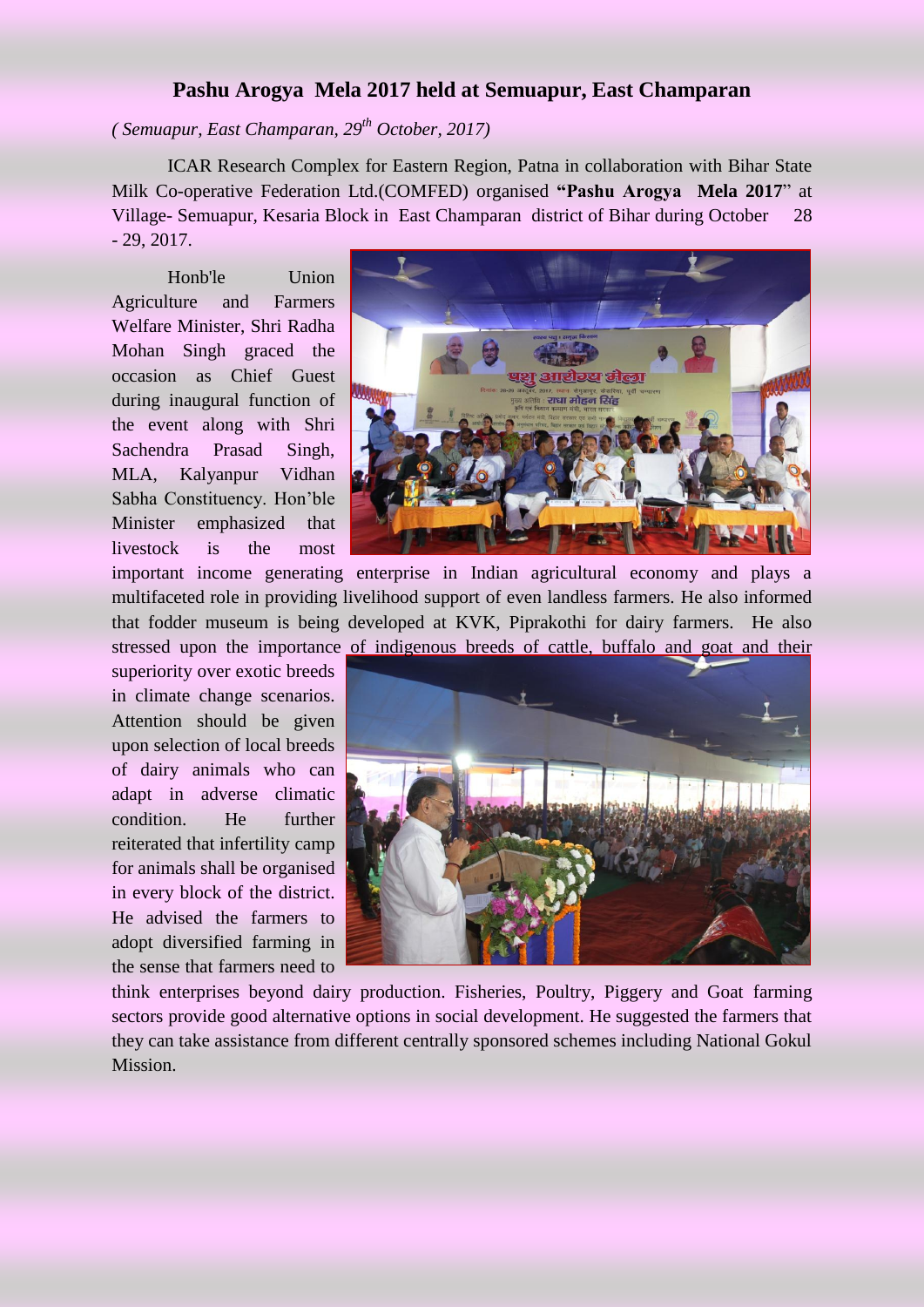Earlier, Mrs Sima Tripathi, Managing Director, COMFED welcomed all the dignitaries and the farmers in the meeting and briefed about activities of COMFED. She advocated that value addition of products can significantly improve the income and synthesize employment opportunities.

Dr J.K.Jena, DDG (Animal Sciences), ICAR emphasized the importance of milk and milk products in doubling farmers'income in the state.

At its peak of the event, Yuvraj, the Champion Murrah bull, who had won several awards in many competitions at national level, also participated in the animal fair. The bull had arrived from



Khurushetra, Haryana and was one of the major attractions in the event. The bull, Yuvraj, helped the participating farmers to understand the value of superior bull in dairy production.

Animal health and infertility camp, vaccination and ummunization camp was also organised in which more than 250 livestock including cattle, buffalo, goat and horse were inseminated,vaccinated and treated. Farmers were provided with advisory services on upkeeping of general health status of farm animals. An animal show was also organized. During the



event, best animals of different species were conferred award.

On 2nd day, Shri Sachendra Prasad Singh, MLA, Kalyanpur Vidhan Sabha Constituency graced the occasion as Chief Guest in concluding session of the event. Shri Singh, stressed on the role of animal in multifaceted functions of the farmers from food and nutrition to organic fertilizer, compost and natural gas production. He also urged the farmers to improve soil fertility by animal farming.